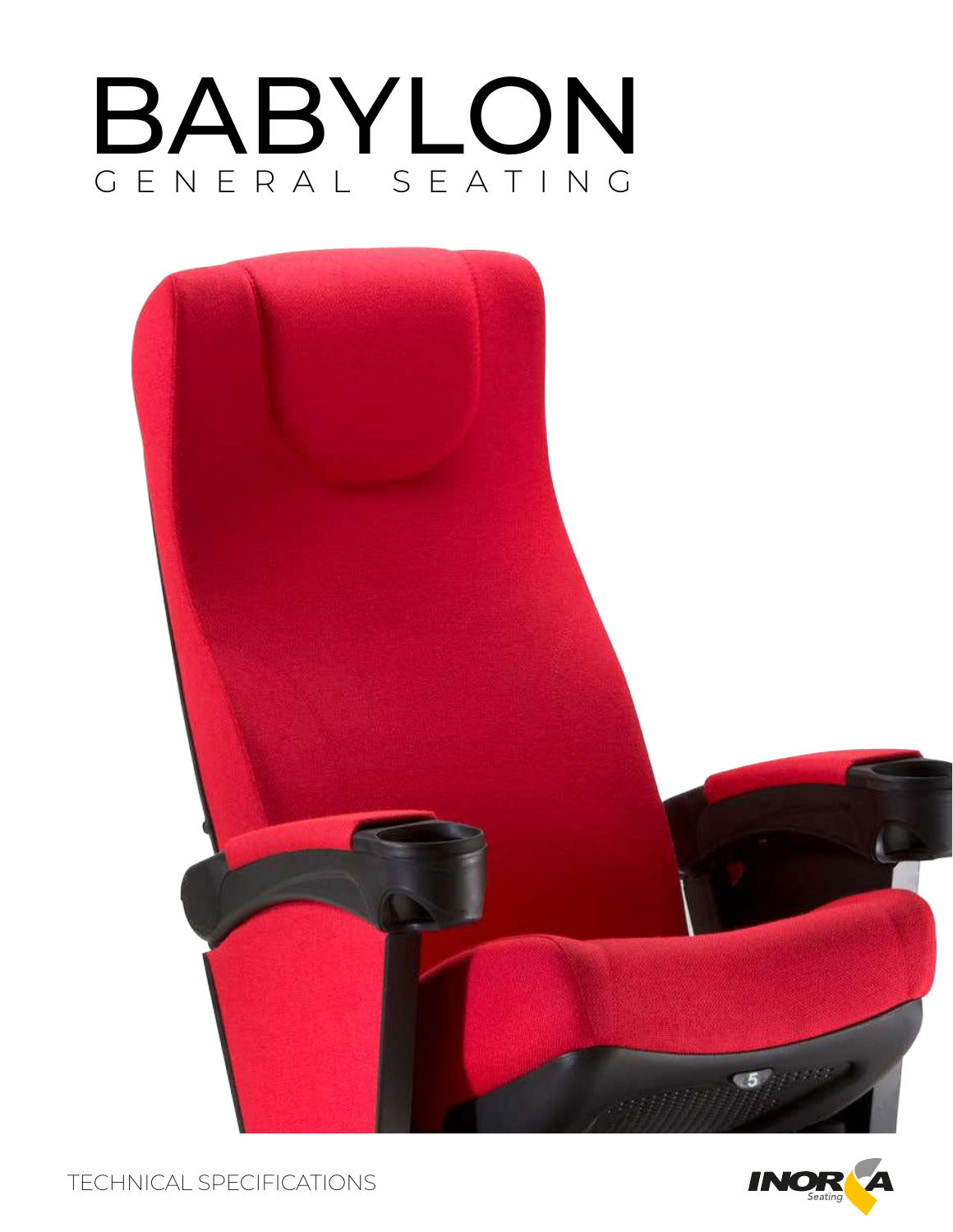# FEATURES AND BENEFITS

FIXED OR LOUNGER VERSION

For backrest recline

#### NO-SAG SPRINGS

to reinforce lumbar support and bearing capacity.

#### LUXURY UPHOLSTERY

Exchangeable covers, no staples or glue needed. Ease of installation as your crew can put them once all seats are placed. Easy numbering identification.

#### ANCHORING

Standard fixed or riser mounted for an easier cleaning

#### FLAMMABILITY

Compliance with California Technical Bulletin 117 (TB 117) and Crib 5 on some upholstery references

#### **ACCESSIBILITY**

2% of seats that comply with the ADA standard

#### ATTIC STOCK

2% critical components for on-site inventory

#### FLEXIBILITY

23 "- 24" widths and 42.5" height



## **ACCESSORIES**











NUMBERING AND LETTERING By seat or by row, plastic, lightened or embroidered.

INTEGRATED CUPHOLDER Designed to support plastic trays to increase your concession sales

UPHOLSTERED ARMRESTS Fixed or retractable for ADA access

#### 3D HEADREST EFFECT

For a cushy head supportwith an option of embroidered logos.

#### PRIVACY PANELS For social distancing purposes. Easily installed (or retroffited) and removed.

#### DECORATIVE SEAMS

To give it a more luxurious appearance

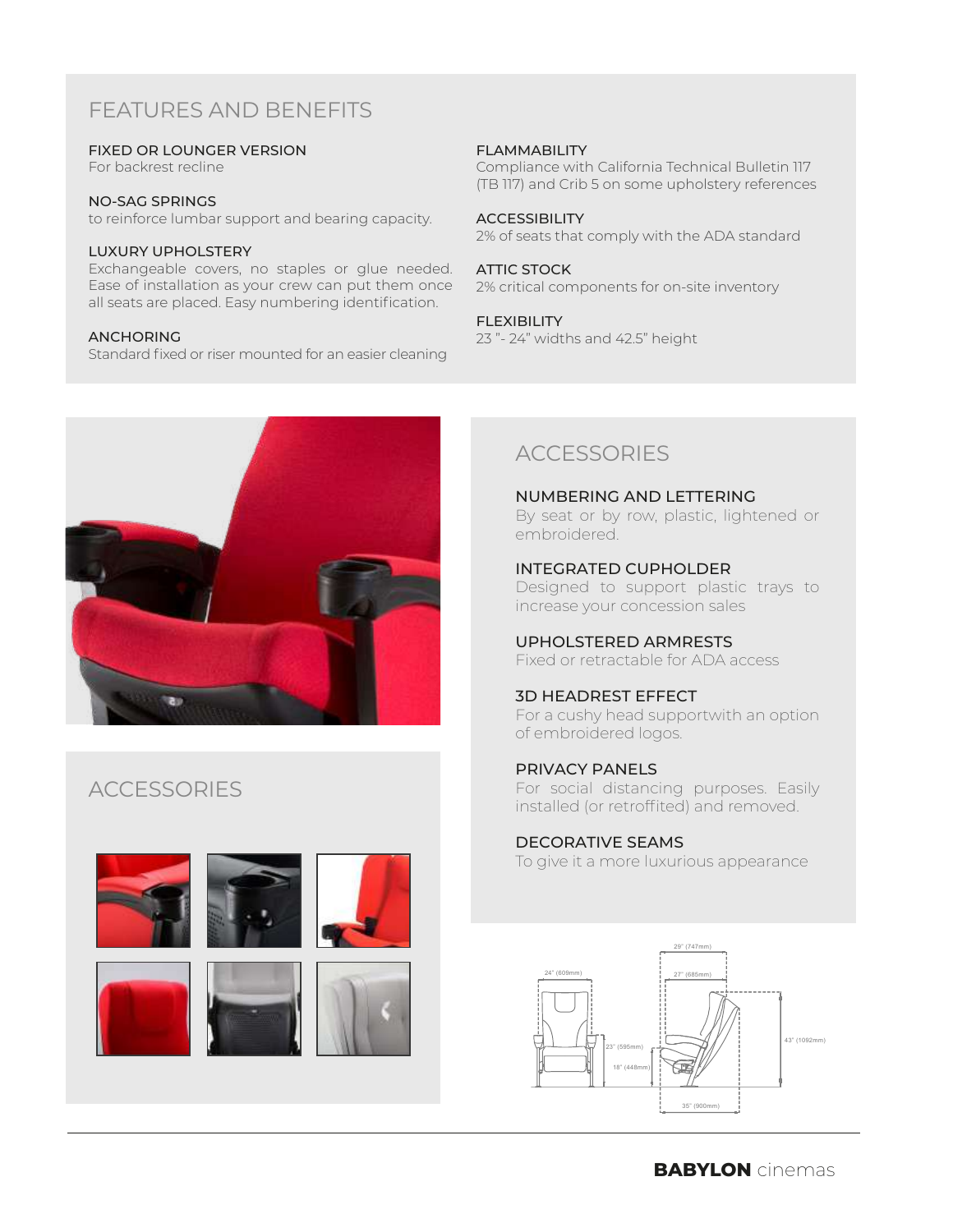# TECHNICAL SPECIFICATIONS

### **STRUCTURE**

• Structural frame made of high quality CR round steel tubing, 18 gauge, of 3/4 "(19mm) diameter

• Legs made of 16 gauge rectangular tubing of 2 "x 1" (51 x 25mm) , assembled with robotic MIG welding.

• End of row panels made of 20 gauge sheet steel, upholstered or Formica laminated and fitted to the cavity of the leg intended for this

• Floor anchor plates stamped out of 11 gauge HR steel sheet, with 4 holes for fixing to wood or concrete.

#### MECHANISM

• A counterbalanced mechanism that is maintenance-free and noiseless. Pivot includes an axle of 1/2" (12mm) diameter AISI 1020 steel, with a stamped 8-gauge steel sheet internal pivot stop. Seat pivots bushings are made in Nylon 6.6, and are attached to the seat by steel screws. The seat accommodates at 75° for the standard version and 90° for SSE (Space-saving envelope).

• The version with lounger mechanism includes a reclining shock absorber, made of 65SHORE-A hardness rubber.

• Metal structural components in 11 gauge HR sheet steel, and 1020 steel bushings.

• A fixed back option is available

#### BACKREST AND SEAT

• Backrest and seat molded in cold-injected polyurethane foam, and upholstered in vinyl.

• Covers injected in black high impact polypropylene

## MOLDED FOAM

STANDARD

Density *Back 40 - 45 Kg/m3 Cushion 45 - 50 Kg/m3*

Hardness *Back 3.4 - 4.4 Kg/f Cushion 3.9 - 4.3 Kg/f* LUXURY FIRM FOAM

Density *Back 40 - 45 Kg/m3 Cushion 45 - 50 Kg/m3*

Hardness *Back 3.6 - 4.6 Kg/f Cushion 3.9 - 4.9 Kg/f*